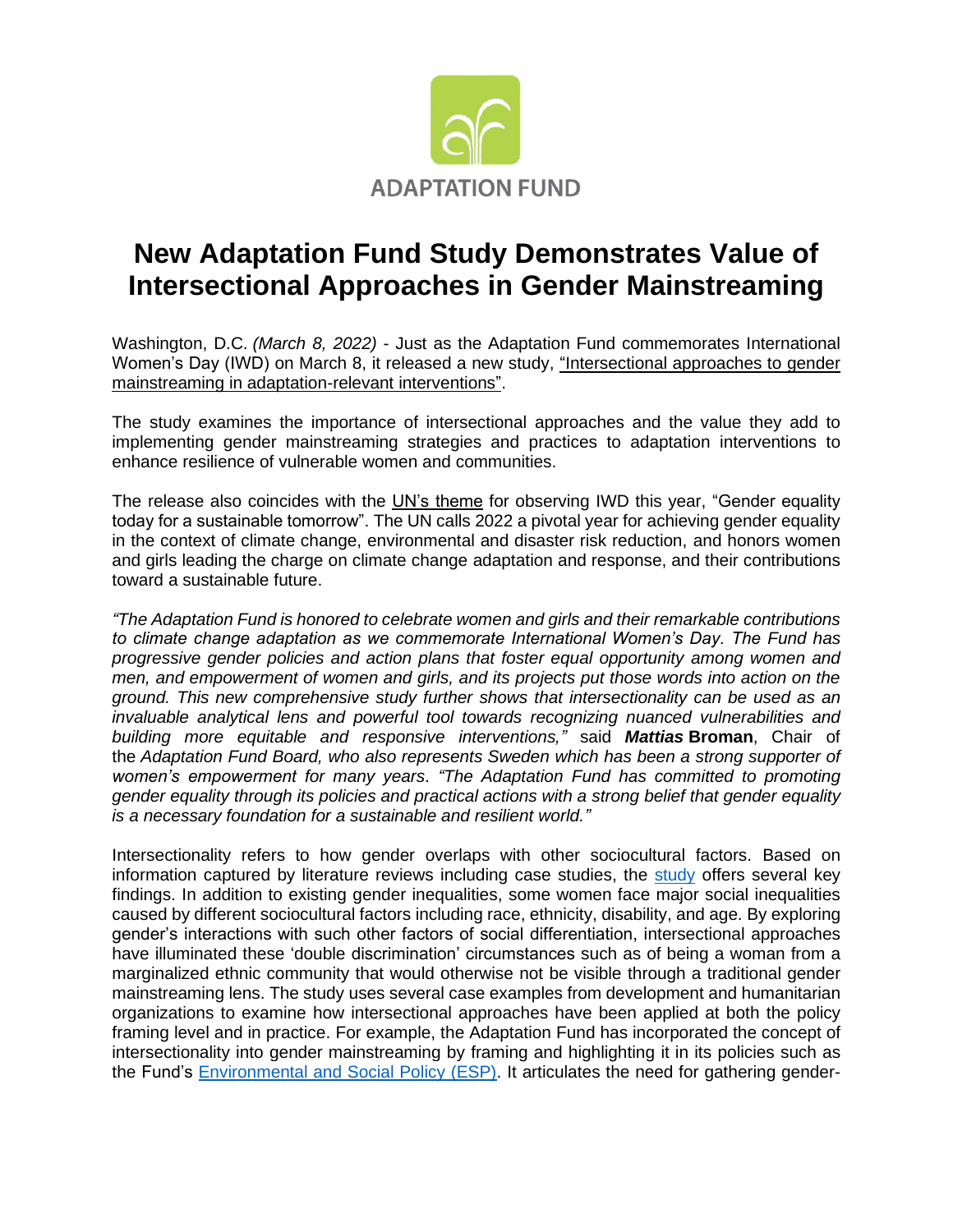

disaggregated data in adaptation-relevant interventions, and the importance of such approaches to understand gender complexity.

The study further details adaptation sector-specific examples, including in agriculture and food security, forests and forest management, disaster risk reduction, water management, and health. The study found while there is no single approach to integrating intersectionality in gender mainstreaming in adaptation-relevant interventions, the concept of intersectionality has been used effectively in different contexts, which helps to understand wider structural inequalities.

*"Despite an increasing attention to intersectional approaches and how they can complement or strengthen the implementation of gender mainstreaming policies and strategies, intersectionality is a relatively new and still evolving concept in both gender mainstreaming and climate change adaptation actions,"* said Ms. **Young Hee Lee**, the Adaptation Fund's gender focal point who coordinated the study. *"Intersectional understanding of gender would facilitate more informed interventions based on a more nuanced approach compared to conventional analysis. For example, if a project identifies a specific group of women, such as women from indigenous and/or natural resource-dependent communities, who are primarily responsible for safeguarding natural resources, then the project must address the particular barriers that specifically hinder them from fully participating and benefiting from relevant interventions. Furthermore, in ensuring full and equitable benefit and participation, adaptation-relevant interventions should explore differentiated interests and incentives for women of different groups based on their ethnicity, socio-economic status, and age."*

By facilitating transition from a narrow focus on gender to broader sociocultural and institutional changes, intersectional approaches allow policymakers and practitioners to create more inclusive and equitable policies, services, and programmes to address inequalities that intersect with gender at multiple scales. Intersectionality is especially important in risk management for marginalized and vulnerable groups as it helps to analyze multi-dimensional and intersecting gender vulnerabilities.

The study provided lessons learned from cases where intersectional approaches were applied and practical recommendations on how to apply them in adaptation-relevant interventions. Even though there is no standardized approach, common themes emerged that prove the effectiveness of using such approaches in finding the nature of multi-dimensional and intersecting gendered vulnerabilities to climate change and deepening understanding of particular vulnerabilities people experience, and available adaptation strategies.

*"Intersectional approaches can help better understand and address nuanced vulnerabilities and capacities of women and girls, men and boys, and build more responsive, targeted, and tailored gender interventions which will lead to more inclusive, equitable, effective, and sustainable adaptation outcomes and impacts,"* **Lee** added. *"Due to the multi-layered complexities of intersectionality, characteristics of intersectional difference may not be comprehensively identified and addressed in one intervention. But incorporation of any additional intersectional lenses would advance understanding of gendered vulnerability and resilience beyond static perceptions. The study suggests viewing gender intersectional approaches as 'process or pathways' toward greater*